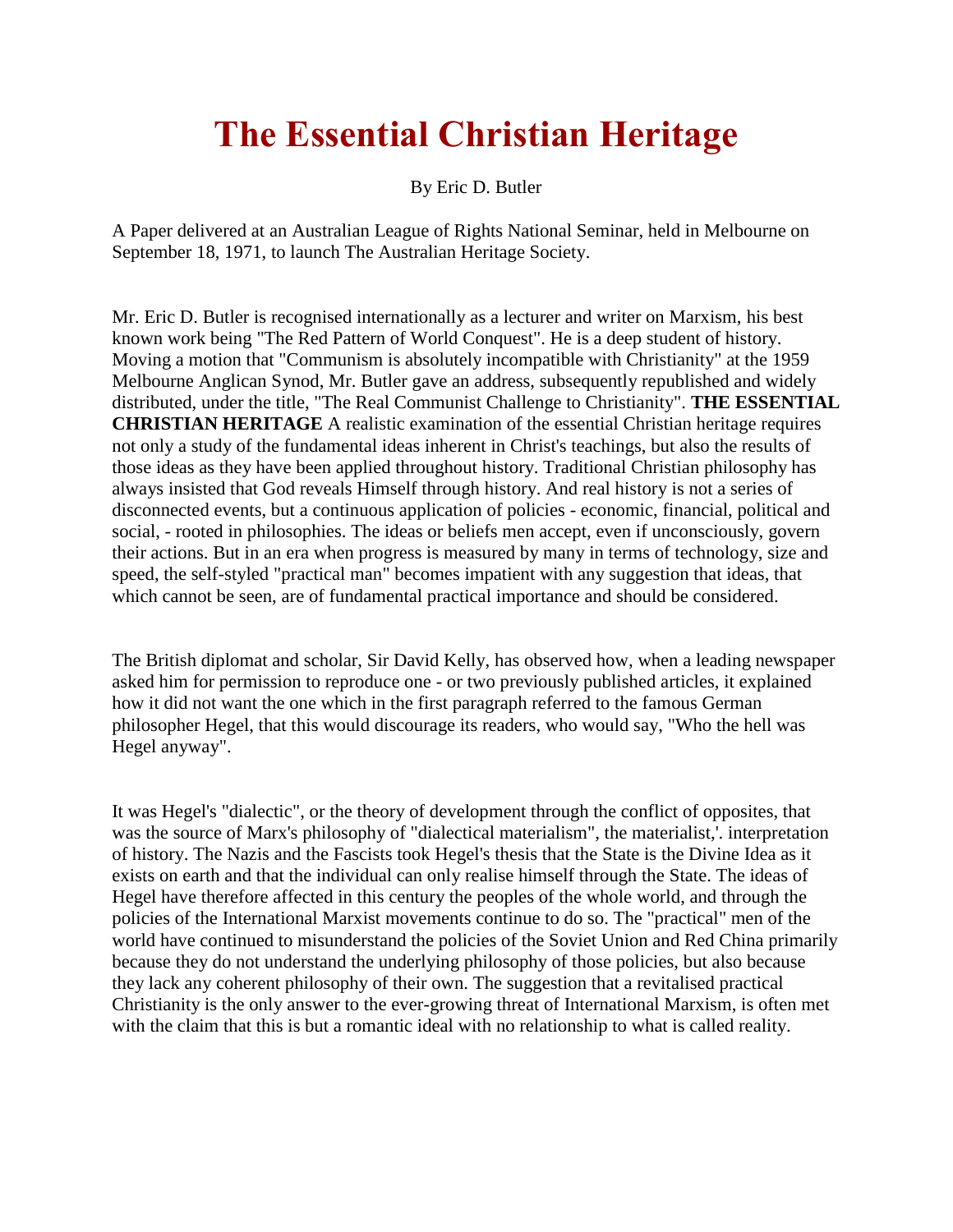But reality consists of much more than matter. It is ideas which dictate how matter shall be used. Christ clearly indicated the primacy and formative nature of ideas when He said, "My Kingdom is not of this world".

One of the false charges often levelled against Christianity is its alleged "other-worldliness", its lack of concern about man's material condition on earth. But the great Christian prayer asks that God's will be done on earth as it is in heaven. Man was also given the instruction that if he first sought the Kingdom of God, all other things would be added unto him. Now if God's will is to be done on earth, this can only be achieved by individuals using their free will and individual initiative to seek to create a society in which man's relationship to his fellow man and to his institutions, are in conformity with God's purpose for man.

That purpose was clearly stated in the words, "Ye shall know the truth and the truth shall make you free".

It is imperative that we do not confuse the Christian concept of freedom with the type of free-forall which masquerades as freedom today. The Christian believes that God is love. But how can man love God unless he has real freedom?

God could have made man perfect. The Christian view is that God endowed man with free will in order that he could respond to the Creator in that type of service which is perfect freedom. Real freedom is only possible through a knowledge and application of truth in all man's activities. An essential part of that truth is the law of love as outlined by Christ. First we are told to love God, which can only mean that we must use our will and intelligence to search diligently at all times to know God and His Laws.

Then in the Second Commandment we are told to love our neighbours, but with a most important proviso, to love them as ourselves. The Christian Law of Love is not a mere piece of sloppy sentimentalism, but a law partaking of Truth. The logic of the Christian Commandments is that the individual must first establish correct relationships with his fellows. It should also be noted that he is told to love his neighbour as himself. A man who has neither love for God nor respect for himself, has no pride in his own people, his own country and its traditions, must always reflect that attitude in his approach to his fellows. The fundamental problem of all civilisations has been the relationship of the group to the individual. While the Christian conception of freedom led to the freeing of the individual from the domination of the group, it also balanced this with the conception of the individual accepting personal responsibility for how he used this freedom.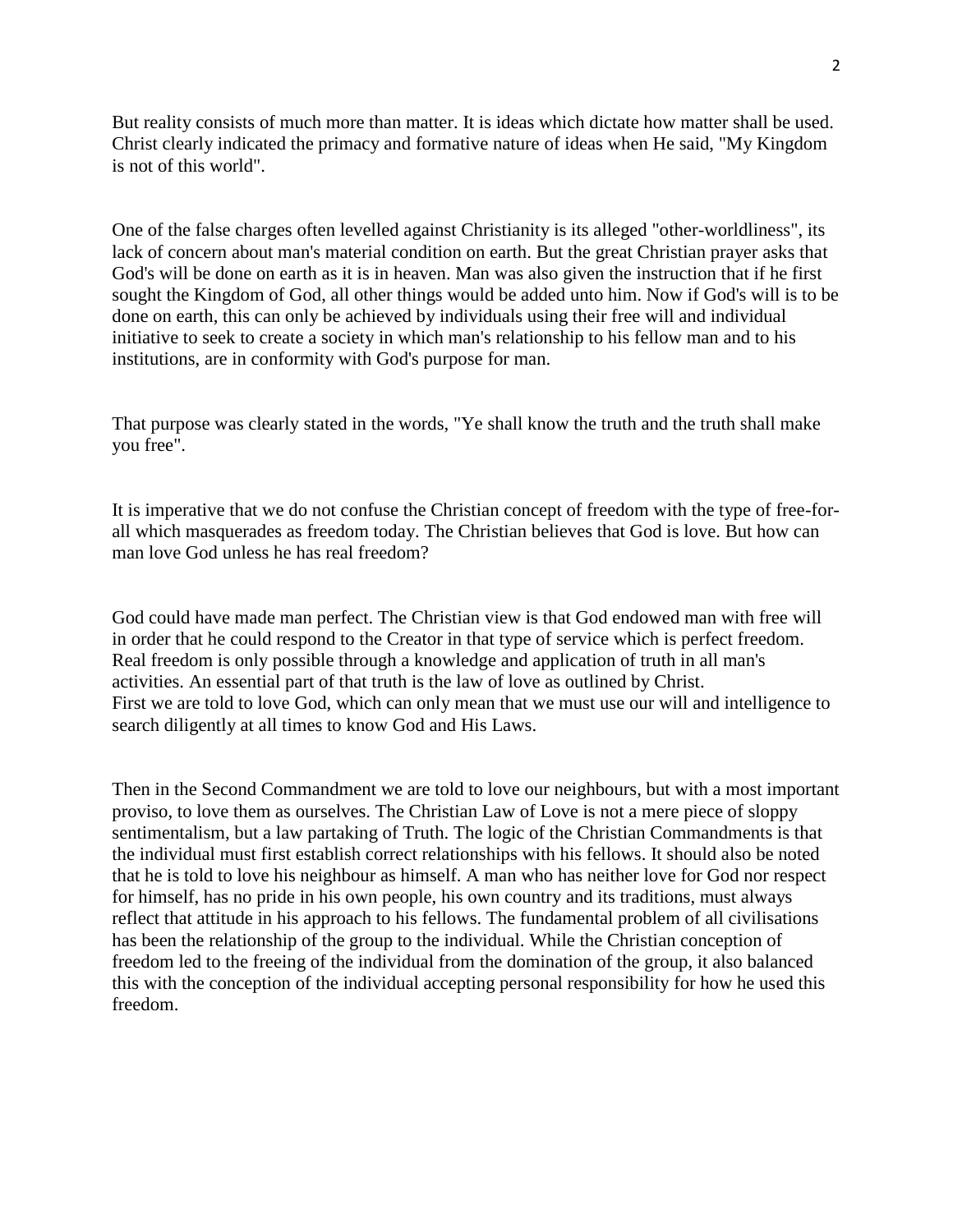Freedom must be used in conformity with God's laws. Inalienable rights were held on lease from God, not from the state or governments.

It is sometimes argued that as Christ is not recorded as having said much about society and governments, this is a reason for Christians not to involve themselves in politics. But politics is concerned with power, and Christianity would have had no impact on man's history if it had not insisted that there was a right and a wrong way for power to be used.

When the famous Lord Acton propounded the law that all power tends to corrupt, and that absolute power corrupts absolutely, he was speaking as a Christian aware of what Christ had said on this vital subject.

St. Matthew, 5 IV, 8-9 reads, "And the devil taketh him up into an exceeding high mountain and sheweth him all the kingdoms of the world, and the glory of them, And saith unto him, All these things will I give thee, if thou wilt fall down and worship me". This was an offer of world power. Christ rejected that offer, indicating quite clearly that God's will was not going to be done on earth through power centralised on a world basis.

When Christ gave His reply to the question about the subject of the Roman coin, He was not, as some cynics have suggested, giving a trick answer to a trick question. "Render unto Caesar the things that are Caesar's and unto God the things that are God's", was the enunciation of a basic truth whose application changed the course of man's history. Christ said, in essence, that the state was necessary and legitimate, but He also set bounds to the state's power, previously never acknowledged.

If Christ was allegedly not concerned about creating a perfect society, then why His concern about the perfection of the individual? A perfect society would be one in which all individuals associated in that society would be living in accordance with the laws of God's universe.

Christ laid down in principle what these laws are. But the individual is left free to decide whether or not he will attempt to obey these laws, or perhaps to make his own.

A perfect society is impossible because all individuals can never be perfect. But to the extent that they manage to apply the truths of Christianity, they obtain greater satisfaction in their societies. It is significant that during last century, while Continental Europe was being convulsed in a revolutionary ferment, a legacy of the French Revolution, the British people were enjoying comparative stability. British society reflected to a much greater extent the Christian concept concerning individual freedom, rights, and personal responsibilities.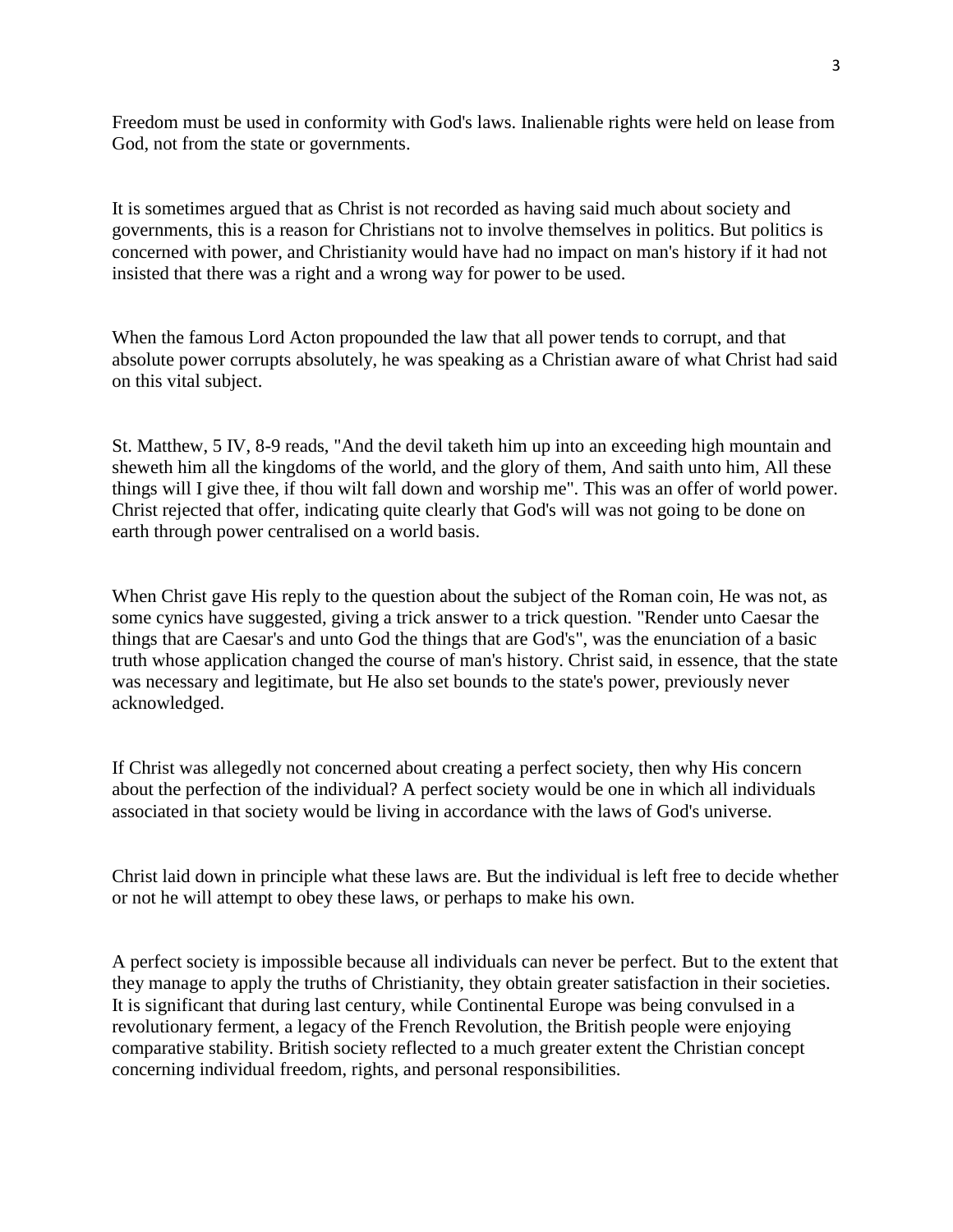Every civilisation is the incarnation of underlying values.

The British historian, Christopher Dawson, a devout Christian, has observed that all the great civilisations "have admitted the existence of a higher law above that of the tribe and nation", and consequently "have subordinated national interest and political power to the higher spiritual values which are derived from this source. On this point there is a consensus of principle which unites all the world religions and all the great civilisations of the past . . ." Western civilisation has been correctly described as a Christian civilisation. It is true that this civilisation has owed much to the legacy of both Greece and Rome. The Greek philosophers struggled with the problem of how to make individual liberty a reality, while the Romans provided man with a firm concept of the Rule of Law.

But it was the Christian teaching that man is a special creature made in God's image, which have the human person a significance unknown outside Western Europe. Now man saw himself as part of a type of cosmic spiritual drama and felt that he had the power to shape history. Unlike the religions of the East, which have been described as "religions of pessimism", Christianity was a religion of hope. It encouraged the development of man's creative spirit. And it resolved philosophical problems which had baffled the philosophers of Greece and Rome. **MAGNA CARTA** One of the most famous, and important, landmarks in English constitutional history was the signing of the Magna Carta in 1215. When the Caesar of the day, King John, attempted to combine both power and authority in his own person, be violated constitutional principles which had grown out of the climate created by the Christian Church.

There were three sovereignties represented at the historic event on the isle of Runnymede: the Crown, the Church, and the Barons, who claimed to speak for the people. Although the Barons provided the physical sanctions, these in turn were modified by the spiritual sanctions of the Church, which in the person of Archbishop Langton, played a decisive role in the Formulating of Magna Carta.

Here was the Christian Church insisting, not that complete power should be taken from one man and given to another group of men, but that power should be divided and subject to God's laws. As the famous English historian, Sir Arthur Bryant, writes in his History of England: "It was not Langton's wish to see the Crown overthrown, the law ignored, the realm divided, the Barons petty tyrants. What he wanted was that the King should preserve the law his predecessors created. And it was to the law that the Archbishop appealed, not only of man, but of God. For it was the essence of mediaeval philosophy that God ruled the earth, and that man, and kings above all men, must further His ends by doing justice or it was not in Christian eyes justice at all." The first clause of Magna Carta reads: "That the Church of England shall be free, and enjoy her rights and liberties inviolable".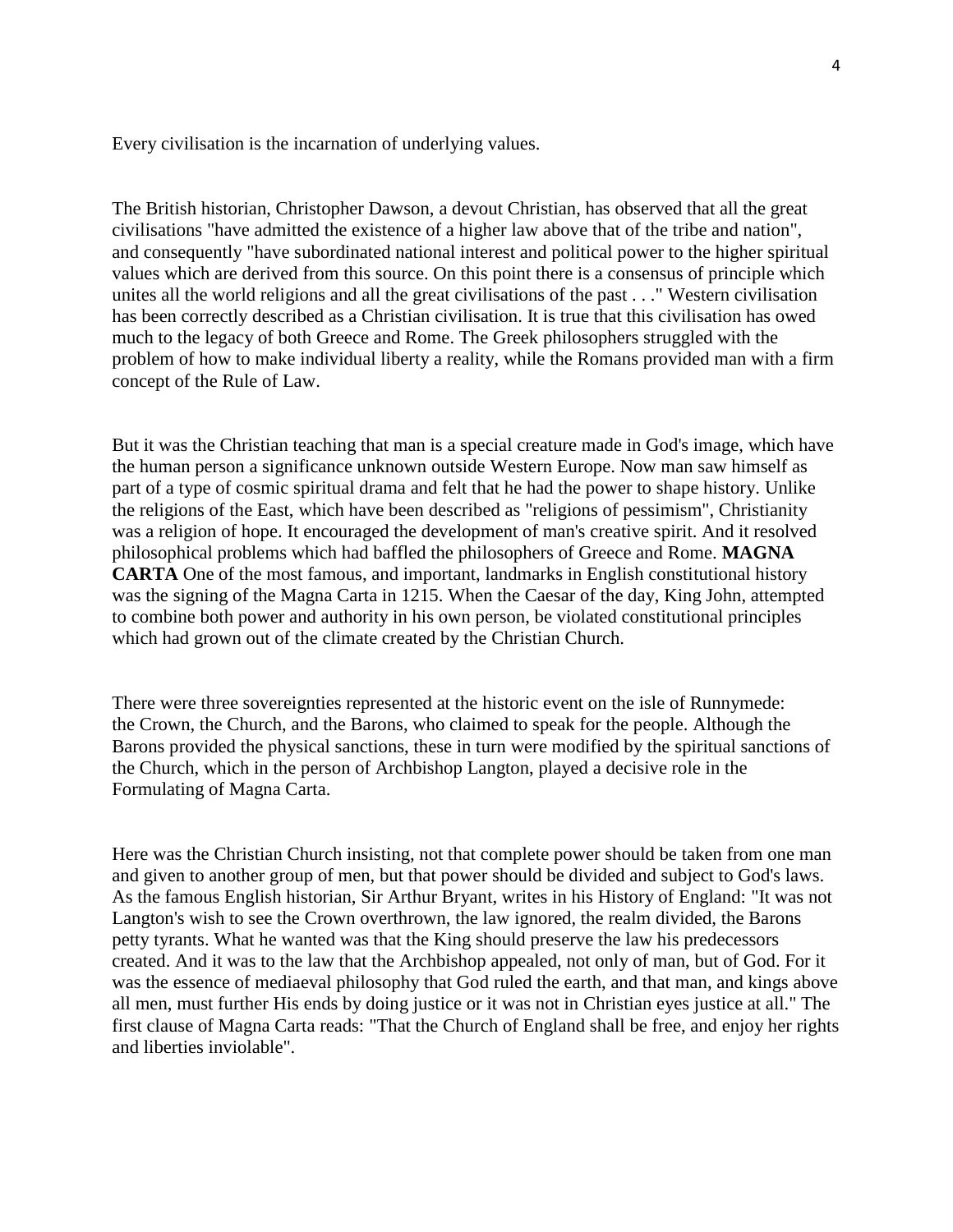This was imposed on King John as a declaration of independence in certain well-defined areas from interference by the Crown or any other power concerning matters of religion these things which belong to God. It was a declaration against a monopoly of power.

The underlying concept of Magna Carta was to establish every individual, irrespective of his station in life, in his rights. It was a striking manifestation of the application of the Christian concept of the sovereignty of the individual, as was English Common Law, one of the most priceless aspects of the essential Christian heritage.

Magna Carta was a major landmark in English constitutional development. But is is important to stress that basically it reaffirmed principles which had been accepted for centuries in England. What came to be known as English Common Law grew out of the active part played by Christian theologians in attempting to evolve ways and means of successfully subordinating power to authority. While the Roman concept of the Rule of Law was a major contribution to the development of civilisation, and while English constitutionalists acknowledged the importance of the Rule of Law, they also grasped that unless a people's customs are considered in the development of any legal system, there can be serious injustices.

English Common Law was a unique contribution to the development of Western Christian Civilisation. Englishmen spoke less about wanting justice, which can be an abstraction and more about their rights, rights stemming from a tradition rooted in the Christian philosophy. It was because Englishmen in the North American colonies were denied what they considered their God-given rights, that they eventually revolted against the British Government.

The modern concept of what is called the Rule of Law is far removed from the concept of English Common Law. A realistic examination of this subject requires that first we ask, "whose law?". Like every other human system, a system of law must, if the Christian view of reality is to be accepted, seek to serve the individual, to ensure that his natural rights are protected, that his sovereignty as a free and responsible individual is ensured, and that the Courts exist to enable him to seek the protection of an independent judiciary.

In a Christian society it is essential that members of the judiciary also accept the Christian basis of English Common Law, and are not afraid to pronounce against governments when they are violating the Common Law.

The suggestion that the world can be subordinated to a rigid Rule of Law implies that the relationship of every individual in the world to the Law must be exactly the same.

William Blake, the English poet and mystic grasped the necessity of any system of law being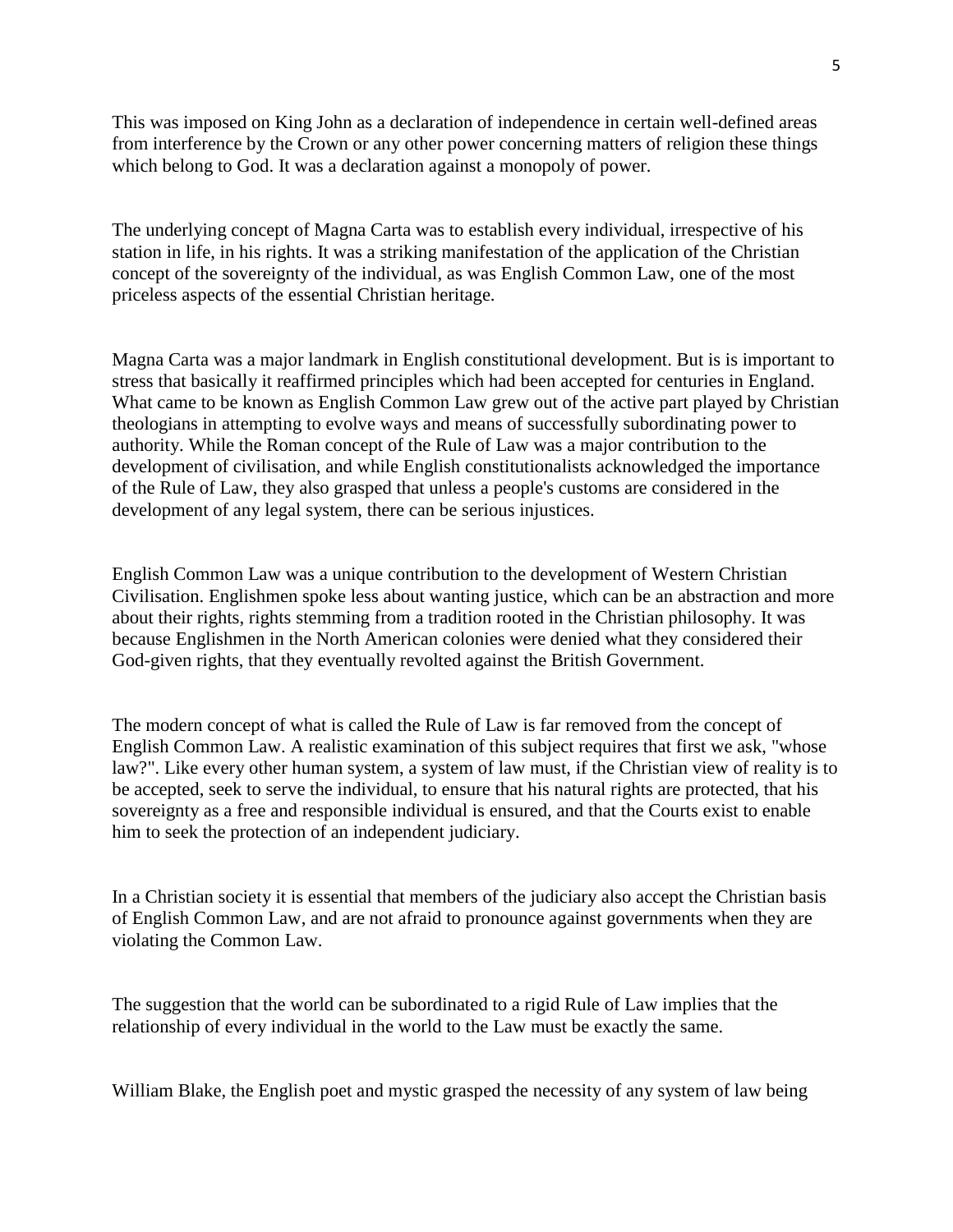related as far as possible to reality when he said that "One law for the Lion and the lamb is oppression".

Shakespeare also understood this issue. Justice as seen by Shylock demonstrates the unsuitability of the strict, rigid legal process to anything but a purely static situation. There can be a vast difference between the letter of the law and the spirit of the law, a difference which Christ attempted to demonstrate to the Pharisees of His day. **A BREAK WITH THE CHRISTIAN CONCEPT OF LAW**It is important to recall that up until 1917 British Lord Chancellors had expressly stated that Christianity was part and parcel of the English Common Law. But in 1917 a British House of Lords, formerly a vital part of the British constitutional system, providing a check and balance concerning the use of power, but weakened over the years by the attacks of the British Liberals, declared that Christianity was no longer a part of the law of England.

This decision was a major defeat for the Christian heritage. It reflected the weakening of belief in the undergirding spiritual values of a civilisation. It was a break with the tradition of law as expressed by the famous English constitutional authority, William Blackstone, who wrote, "The Law of Nature being coeval with mankind, and dictated by God Himself, is of course superior in obligation to any other. It is binding all over the globe in all countries and at all times; no human laws are of any validity if contrary to this . . ."

Commenting on the break with the Christian Heritage by the House of Lords in 1917, but certainly not commending it, Sir William Holdsworthy, Professor of Law at the University of Oxford, said: "The Judges are obliged to admit that (Government statutes) however morally unjust must be obeyed ... One might have thought that the excesses of the Nazi regime would have made our jurists realise the iniquity of such a theory of law. England's Attorney-General at Nuremburg demanded the death sentence for Germans who obeyed the Nazis, but back in England the same Attorney-General ("Times", May 13, 1946) said 'Parliament is sovereign, it can make any laws. It could ordain that all blue-eyed babies be destroyed at birth'.

Herod could not teach our modern jurists anything. They are grimly earnest Laws may be iniquitous, but they cannot be unjust'." Professor Holdsworthy said at the time the House of Lords decided that Christianity was no longer part of the law of England, that "It is not unlikely that Caesar, now that he has deliberately abandoned the task of securing for God the things that are God's, will find considerably greater difficulty in securing for himself the things that are Caesar's."

Events have grimly confirmed Professor Holdsworthy's warning. The challenge to authority in all its form is the greatest problem threatening the foundations of civilisation today. Authority has been undermined because the fountain-head of all authority is denied. Truly, "the fool has said in his heart there is no God".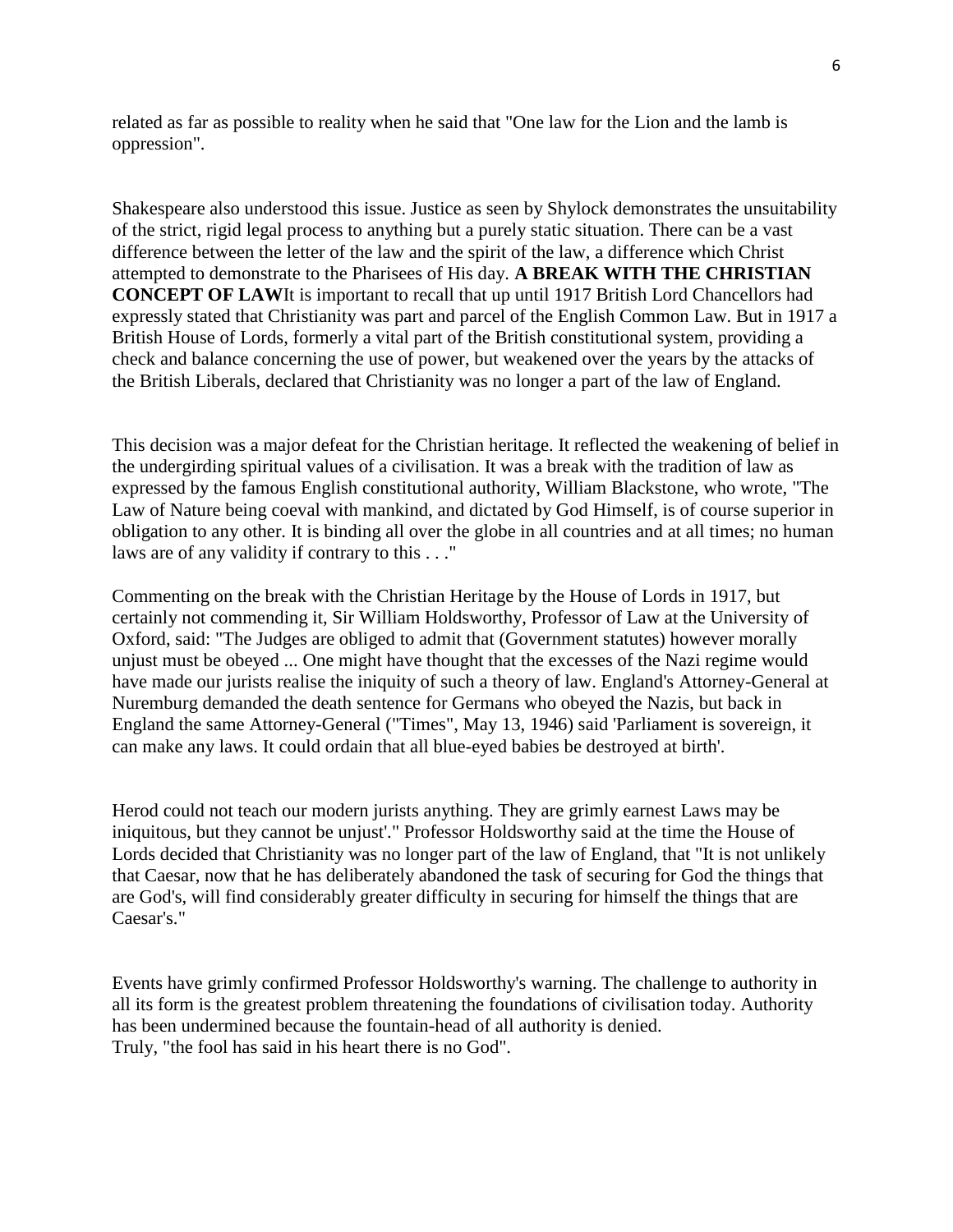It is significant that one of the most influential Marxists of this century, Professor Harold J. Laski, stressed that the idea of Christianity being an essential part of the British Constitution, must be rejected in favour of the concept of the "sovereignty of Parliament". This totalitarian concept is widespread today, with the result that modern governments now believe that if they can persuade a majority of electors to vote for them, irrespective of how this is achieved and how small the majority, they then have the "right" to do as they like until the next elections.

The lawyers and judiciary are expected to spend their time interpreting the stream of laws passed by governments without any reference to Natural or Christian Law. Added to this is the framing of regulations, which have the force of law, by non-elected officials using delegated power. One of the first to perceive the erosion of responsible government and the freedom and rights of the individual, was a former Lord Chief Justice of England, Lord Hewart, who caused a major sensation after the First World War with his aptly described book, The New Despotism.

The warning was brushed aside by Professor Laski and those who accepted his philosophy. Laski blatantly stated that government should be able "legally" to acquire any property desired. He said that it did not matter if financial compensation had to be paid, as the government could then take care of this through its taxing powers!

The sequel to Lord Hewart's The New Despotism came from the pen of another eminent English constitutional authority, Professor G. Keeton, 30 years later. Keeton's book was called The Passing of Parliament.

One of the most significant chapters in this book was "On the Road to Moscow". Only the shell of the once famous British Constitution remains. It is a far cry from that period in English history when, as described by Blackstone in his Commentaries, 1765, that Edward I had confirmed Magna Carta by a statute "whereby the Great Charter is directed to be allowed as the common law; all judgements contrary to it are declared void; copies of it are ordered to be sent to all Cathedral Churches, and read twice a year to the people; and sentence of excommunication is directed to be as constantly denounced against all those that by work, deed or counsel act contrary thereto, or in any degree infringe it."

This explains why Communist literature always seeks to pervert the real significance of what Magna Carta was about. How many children, even in Church schools, throughout the Englishspeaking world today are taught about the real significance of Magna Carta, a major event in their Christian heritage?

Rightness in politics and economics will not be achieved until the scope, function and authority of human law is resolved.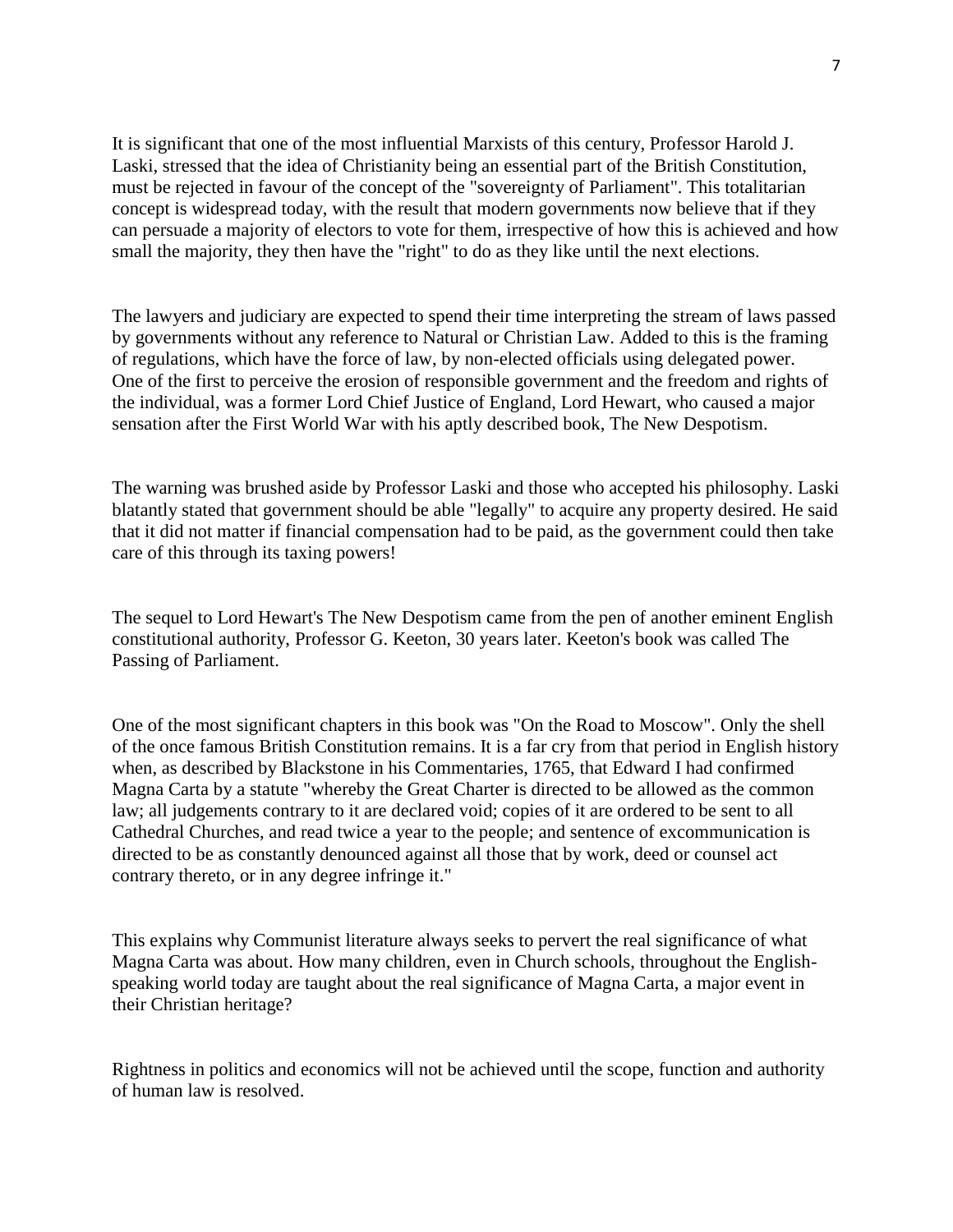An eminent lawyer, Professor R. W. Chambers has succinctly stated the issue: "Upon that difference, whether or not we place Divine Law in the last resort above the law of the State depends the whole future of the world."

The doctrine concerning free will is a major feature of the essential Christian heritage. It is only through genuine freedom of choice that the individual can seek to love God and to serve Him. The basis of all freedom is economic freedom. A society's economic arrangements must therefore concern the Christian.

History has demonstrated that the widespread ownership of property in some form is essential for independence, stable social structures and efficient production. Early Christian philosophers like the great St. Thomas Aquinas stressed the vital importance of private property in a Christian society.

One striking measure of the success of anti-Christian, collectivist philosophies is the fact that even some who call themselves Christians accept the view that Christ was some type of Communist and that private property is one of the great evils of the world.

As Christ was concerned with the whole of life, and that includes man's economic activities, it is not surprising to find definite economic implications in His teachings.

Consider the parable of the labourers in the vineyard (Matthew 20: 1-6). Here we have an employer hiring a number of labourers at different hours of the day and at the end of the day paying them all alike. When those who had worked the longest complained, the employer replied, "Is it not lawful for me to do as I wish with my own?"

Whatever theological meaning may be attached to this parable, it clearly implies that a man has a right to his own property. The condemnation of stealing affirms the principle of private property. When the Christian philosophy was more dominant in society, property rights were more inviolable than they are today, when Governments, claiming to represent majorities, take property from the individual by force, or more subtly by inflation, taxation, and death duties.

We might note that Christ not only rejected stealing, but he also rejected the view that wealth is static. The parable of the ten pounds (Luke 19: 11-18) is a lesson in favour of individual enterprise. The servants who improved their position through enterprise were applauded, while the one who didn't was criticised.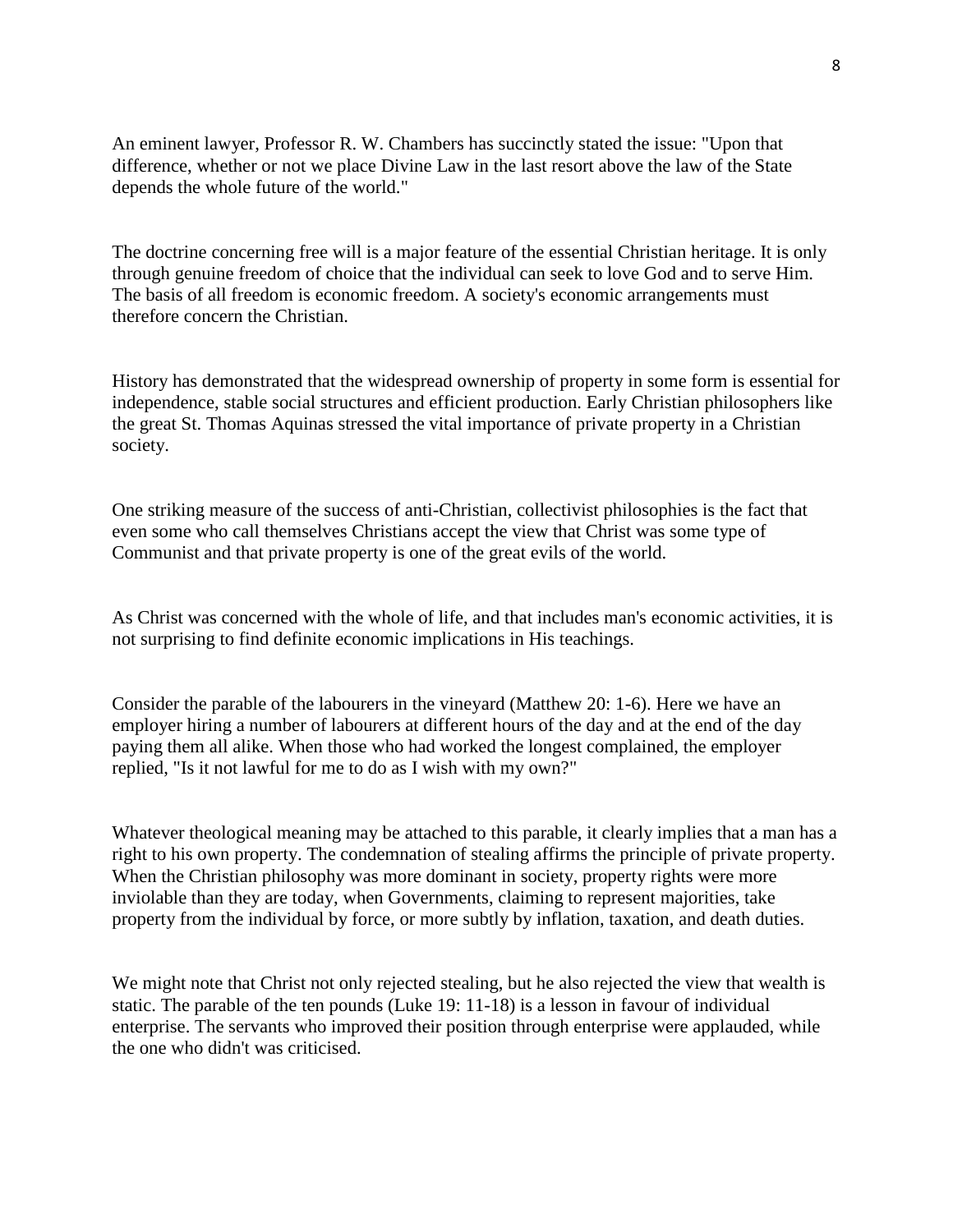Just as it is impossible to have light without shade, so everything of which we have knowledge is relative. Sometimes therefore the best understanding of something is to understand what it is not. Marxism specifically repudiates Christianity, and the central policy of Marxism is the attack on private property. The Marxist understands that widespread ownership of private property not only provides a barrier against totalitarianism, but that private property and the responsibility that it entails, helps to make possible the flowering of the human personality.

Some Christians support the institution of private property only on the grounds of expediency. They deny that private ownership is a natural right of man, that it has any metaphysical value. Their general argument is that without private ownership man will not have sufficient incentive to work and to produce. This argument is important, but much more fundamental is the Christian view that man is more than a higher animal living in society, but a person whose personality should transcend that association of individuals called society.

The development of personality requires the use of free will, the making of decisions, the personal responsibility for the results of those decisions, through which the individual spiritualises his life. He develops and strengthens his creative initiative. As economic centralisation takes place, increasing numbers of individuals are reduced to the level of cogs in machines -over which they can exercise no control. The development of personality becomes increasingly difficult.

The violation of human personality, the soul of man, results from treating the individual as nothing more than a part of an association. When that happens an association is no longer a society of persons, but has degenerated to the level of a herd. Because some men have abused private property is not a valid reason for abolishing it.

The traditional Christian view of property is that it is not an end in itself, but a means to an end. Because some men abuse freedom is no reason why freedom should be abolished. The more widespread the property, the greater the number of individuals with the opportunity of developing their creative capacities, and their sense of responsibility.

Christ saw property and other individual rights as a type of stewardship. The individual is responsible to God for what he does with his rights. How to use wealth of any type, for example, was a problem for the individual to solve against a background of a sense of stewardship to God. Man's accountability to God helped to develop a special approach to his fellow human beings. Christ stressed compassion and charity. But true Christian charity becomes increasingly difficult as individual property and other rights are eroded. It is only the individual who is secure in his own rights who can assist his fellows to protect theirs.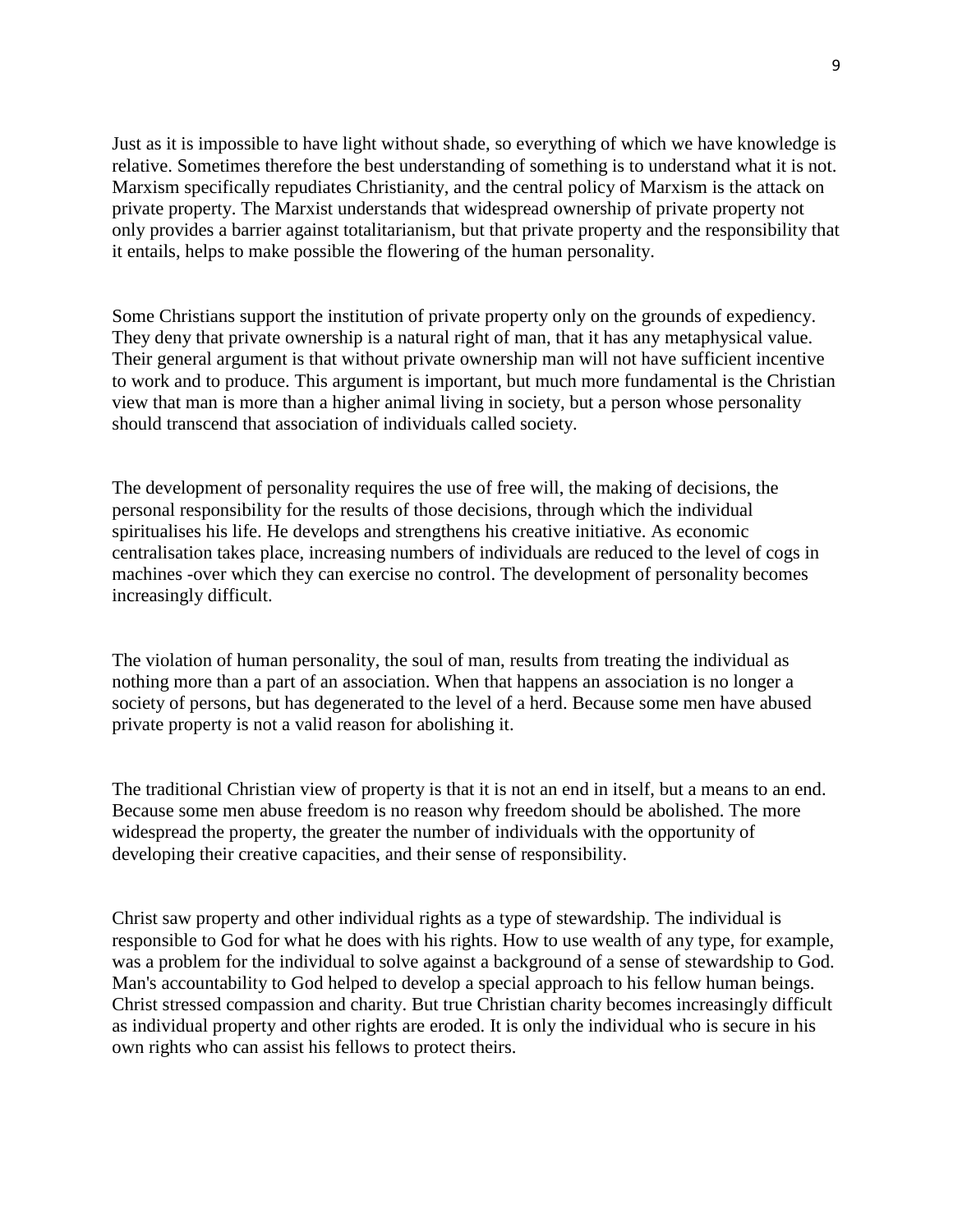"Social welfare" schemes are the very antithesis of Christian charity, which requires that the individual giving of some of his substance to help others is making a free choice because he feels that this is a means of serving God. **GOD OR MAMMON?**The current process of increasing economic centralisation is a major feature of the retreat from Christianity. As an objective study of the basic cause of economic centralisation reveals that this centralism stems from the use of money as a power instrument, it is essential to examine the original and Christian view concerning money.

The Founder of Christianity was quite specific: it was impossible to worship both God and Mammon. One of the most misquoted texts from The New Testament is that money is allegedly the root of all evil. What Christ did say, of course, was that it was the love of money which was the root of all evil. That was a searing indictment of the worship of a man-made system, form of idolatry elevating an abstraction, a system of man made symbols, into a God.

Christ's strong views on the misuse of money were demonstrated by His only recorded act of violence: He whipped the money changers out of the Temple. There was surely something symbolic in this?

The early Christian philosophers were quite clear on the question of using money in accordance with moral law. There is a wealth of Christian literature on the evils of usury, the charging of excessive interest. It is symptomatic of the retreat from Christianity that this literature is generally unknown today and has to be searched for in libraries. At one time coin clippers were treated as being amongst the worst type of criminal. Today modern Governments openly support coin-clipping on a massive scale under the label of "controlled inflation".

This progressive debauching of the value of the people's money, and the robbery of all those attempting to live on savings and fixed incomes, is a blatant violation of Christian morality. It was the break in English constitutional development, with the death of Sir Thomas More in 1535, which ushered in a changed attitude to money in England.

With the prohibition of Canon Law all previous enactments governing the use of money were swept away.

By 1571 it was not considered a usurious transaction if interest did not exceed ten per cent. In 1694 the Bank of England was established, one of the founders frankly stating that he and his colleagues would have the benefit of the money they would create out of nothing. This was the beginning of the National Debt in England.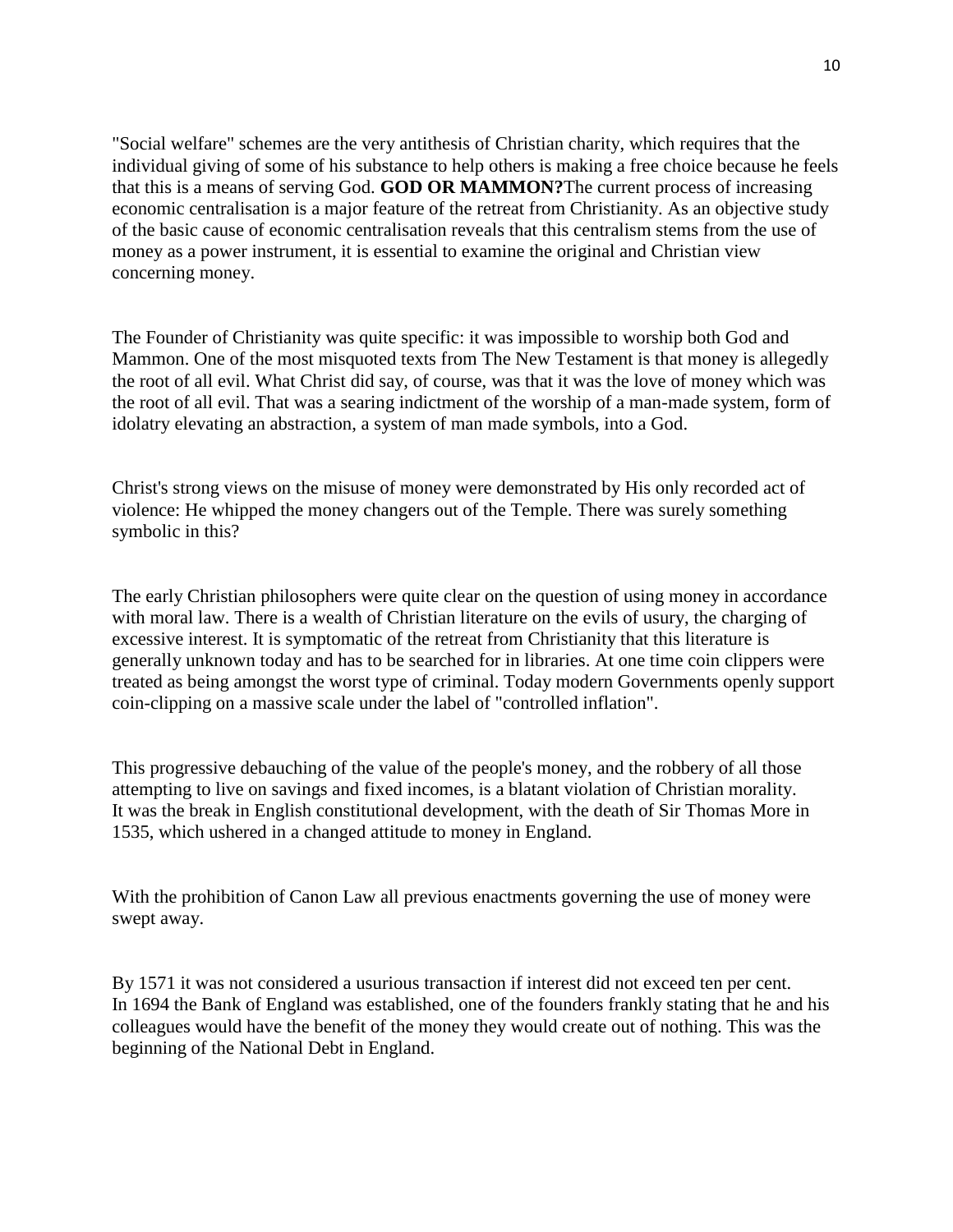Today it is a fact of life that the astronomical expansion of debt, with increasing taxation required to pay interest bills, is a basic cause of an inflation which is a destructive social force of increasing magnitude.

Social stability becomes increasingly impossible. The quality of life deteriorates. The struggle inside present finance-economic system becomes fiercer, not only between individuals, but between nations.

The elevation of the production system into an end in itself, instead of being used as a means to an end, is an example of what St. Thomas Aquinas described as "the essence of sin". **THE TRUE PURPOSE OF ECONOMY**Christ said that He had come that man might have the life more abundant. The way to the life more abundant was through applying the truths He revealed. The essential feature of these truths was the releasing of the creative initiative of the individual through freedom with personal responsibility.

It is significant that it was in Christian Western Europe that the creative spirit of man, applying natural laws to God's abundant material resources, flowered in the industrial revolution which laid the economic foundations for a new major advance in Civilisation. But an economic system can either be used to further enslave man, as the Marxists have demonstrated, or to free him. It is primarily a question of purpose.

What is the true purpose of man's economic arrangements?

The famous French historian and philosopher, Daniel-Rops, writing in Christianity and Freedom, puts the true Christian viewpoint: "It is all too clear that we are traversing now one of those ages in which freedom is in full retreat, that a whole combination of forces exists which seem intent on making for its ruin, and that unless humanity is on its guard it may find itself tomorrow in a state of servitude in comparisign with which that known by antiquity was nothing . . .

We find ourselves, thanks to the machine-revolution, presented by a hitherto undreamed-ofopportunity, a chance unique in all human history. It is the opportunity to free man from all brutalising labour, from all his most painful material tasks. Shall we be able to seize it? Christian teaching presupposes a very definite organisation which I might characterise thus: a regime that is wholly directed to the human. I feel very deeply that if the human person is to be truly free, the whole system of economy must be directed in the interest of man. Yes, the aim of an economic regime is not to increase production for production's sake, nor to increase capital; nor is it to give special advantage to this or that trade union. Its aim should be to make it possible for man to dwell on this earth at ease, in harmony and brotherhood; in the language of the economist, that means a consumers regime . . .If freedom is now withering and threatened with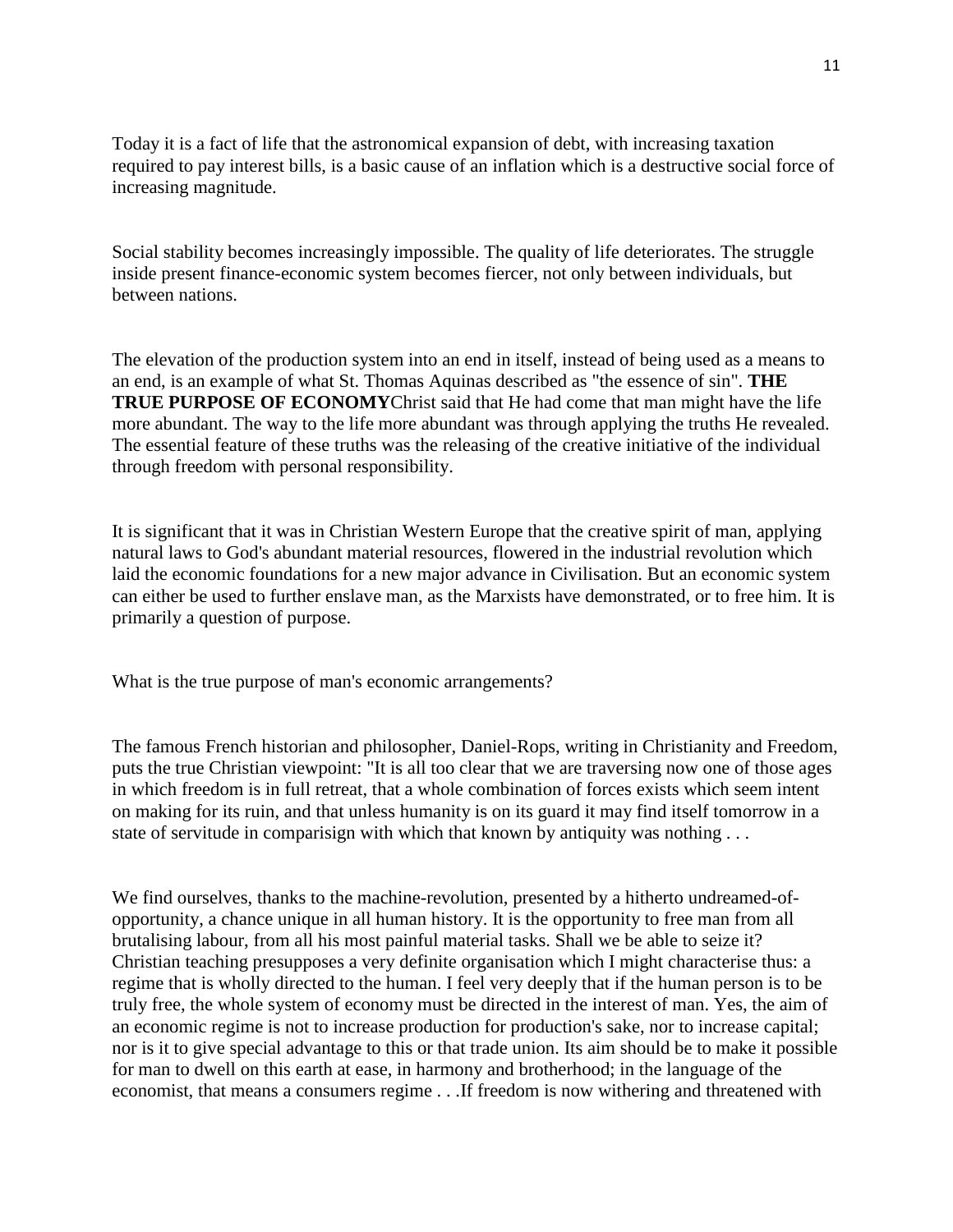extinction, we know the reason . . . It is because it is impossible for it to live in a materialistic climate where there are no moral principles." Perhaps it is not too optimistic to suggest that one of the more encouraging signs of a more realistic consideration of man's economic arrangements, is the growing widespread concern about the deadly impact on the physical, as well as the social environment, of the policy of "production for production's sake".

Pollution in all its forms is surely not a manifestation of God's will on earth. It is a measure of man's failure to act as a proper steward of God's gifts. A renewal of the essential Christian heritage urgently requires a re-orientation of man's finance-economic arrangements to serve the Christian end of man: increasing freedom and material security. It is surely obvious that a financial policy which generates increasing debt, crippling taxation and inflation, is antiChristian. **THE VALUE OF EACH INDIVIDUAL**Ramsay Muir, in his Civilisation and Liberty, writes that "The history of human progress is, in truth, the history of the gradual emancipation of individuality or personality from the shackles by which its creative power was restrained. But the emancipation of individuality is the same thing as the growth of liberty." While stressing the importance of the Greek tradition of personal liberty and the Roman concept of the Rule of Law, Muir draws attention to the Christian revelation as a great inspirational force in the creation of Western Civilisation. Christianity stressed that all individuals had a value in the sight of God, the Father, and were all capable of being in communion with Him. This resulted in the freeing of the human personality as never before.

Christianity was far more than an intellectual creed; it was a movement set aflame by the emotion of Christ's teaching on love. It was under the influence of Christianity that chattel slavery was abolished, and that women were given a status and dignity they had previously lacked. The family was given a new significance. The arts reflected the spirit of Christianity. A new style of living evolved, a feature of which was the concept of a gentleman, one who was expected to uphold certain ideals in his personal life.

Literature of the past is full of famous figures reflecting Christian ideals of chivalry, service, sympathy and charity. Many of. them will be found in the works of that Christian artist Shakespeare.

A classical example of the Christian influence is Portia's mercy speech in The Merchant of Venice. The concept of mercy is essentially Christian.

As the Christian influence worked its way throughout Western Europe, it not only profoundly influenced the relations between individuals, but also had a modifying influence upon the manner in which military conflicts were conducted.

Attempts were made not to involve women, children, and the elderly. Mercy was shown to the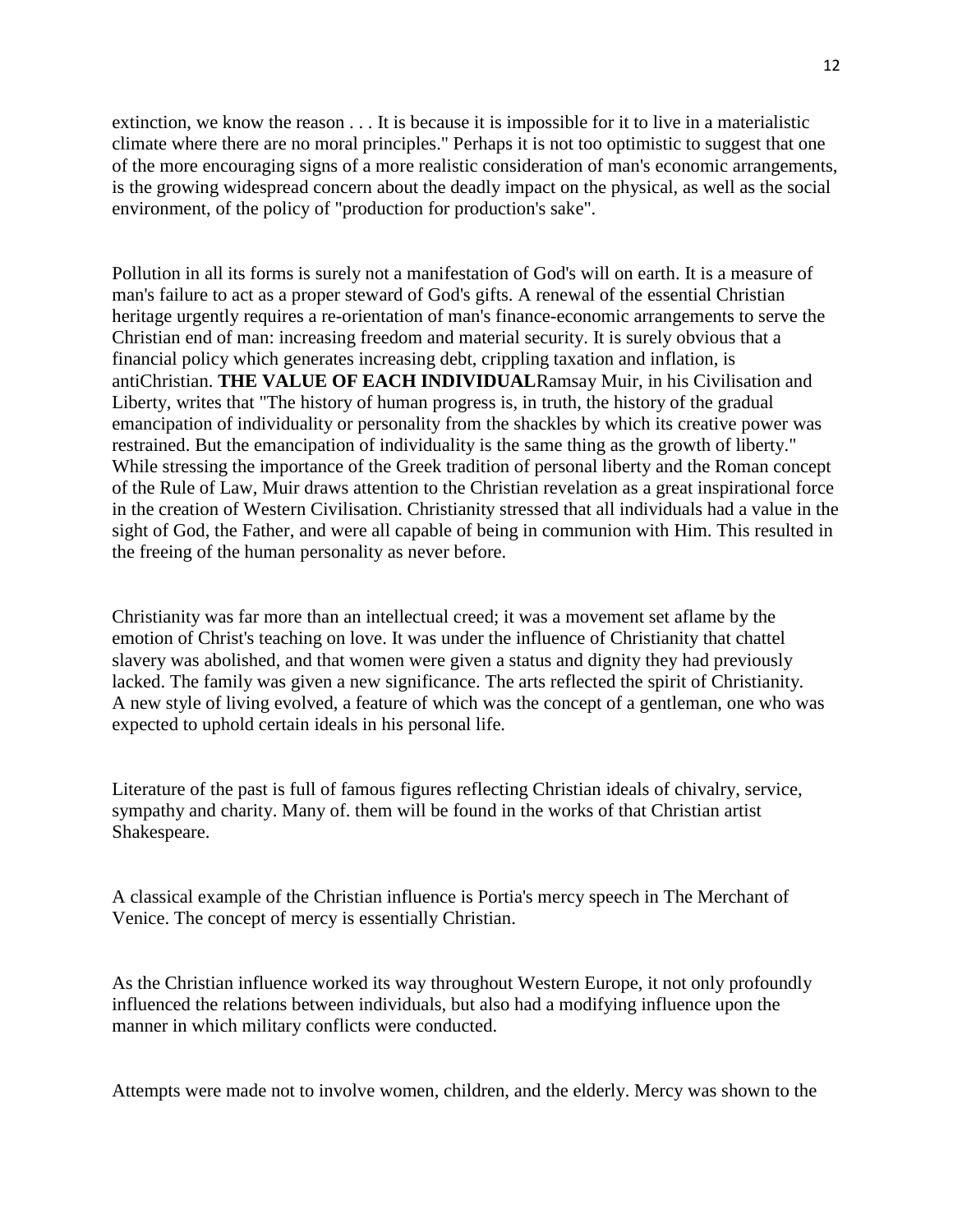defeated. But with the erosion of the influence of the Christian Church on the modern highlycentralised Power State, this century has witnessed a return to the type of barbarism symbolised by the sack of Carthage.

"Total War", as practised during the Second World War, saw a frightful destruction of priceless buildings, churches and art treasures and many other physical products of Christian Civilisation. We should carefully note that this type of destruction was only made possible because Authority on the Moral Law in the form of the Christian Church had failed to prevent the excessive concentration of power in the hands of the State.

There are very few, if any, Archbishop Langtons around today. Large numbers of Christian clergy now openly advocate progressive compromise with Caesar in the form of Communism. They have nothing to say about the progressive centralisation of all power, or they support those revolutionaries whose activities can, unless checked, only result in a state of anarchy.

Others go so far as to justify providing funds for African savages trained and equipped by Communists to murder and destroy not only Europeans, but also their fellow-Africans. The emotional epithet of "racist" is hurled at those who suggest that diversity and separate development between different peoples of different racial and cultural backgrounds, is the road to true unity. They support compulsion, which inevitably produces friction, as opposed to inducement.

We often hear about the alleged abuses and tyrannies of the Monarchs of the Middle Ages, but this is mainly the propaganda of secularists. In reality, these Monarchs had comparatively little power compared with modern States. As one of the greatest authorities on the history and nature of power, Bertrand de Jouvenel, has said in his work, Power, Its Natural History and Growth, "The grossly inaccurate conception of the Middle Ages is deeply embedded in the unlettered, whom it serves as a convenient starting point. There is not a word of truth in all this." Christian Monarchs and rulers of the past were far from perfect. But most did recognise the existence of a higher law, even when they broke it. Many instances could be given of royal recantations in which an uneasiness of conscience played a major part. But no such spirit of remorse, or admission of error, is demonstrated by modern Governments which, in the main, must be described not merely as non-Christian, but as anti-Christian.

They devote themselves primarily to increasing their own power at the expense of the individuals policy which is the very antithesis of Christianity. The retreat from freedom now taking place all over the world is, in reality, a retreat from Christianity.

There are many manifestations of the disintegration of Western Civilisation, not the least of these being the emphasis on the cult of speed, mass, noise and vulgarity. In that Europe and Britain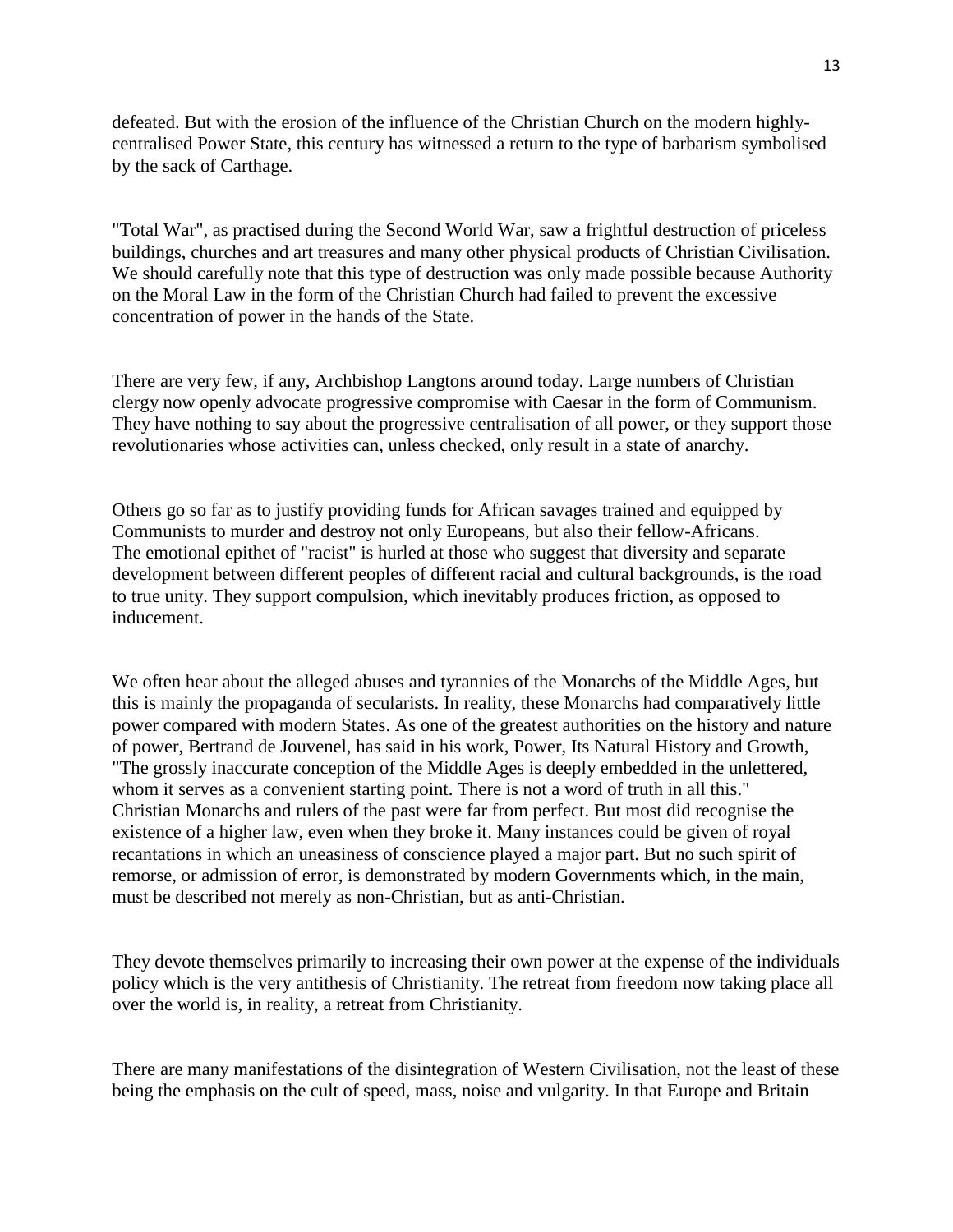which gave so much to Civilisation,the great guildhalls and cathedrals are today little more than monuments to a past glory. The shell remains, but the spirit has been eroded.

This is also true of man's political and other institutions, which no longer serve man but are used by power-lusters to control him. There is a smell of decay everywhere, even though this is not obvious to all but a perceptive minority.

History shows that during the decay of a Civilisation the great majority, lacking standards of comparison, are not aware of what is happening. As the great Roman Civilisation's life ebbed away Cicero and other statesmen warned in vain. The price of evil had to be paid. And so it is today.

But paradoxical though it may appear, it may be that catastrophe contains the seed of hope for regeneration.

Bishop Fulton Sheen comments on this in his Communism and the Conscience of the West: "What death is to a sinful person, that catastrophe is to an evil civilisation: the interruption of its godlessness ... God will not allow unrighteousness to become eternal. Revolution, disintegration, chaos must be reminders that our thinking has been wrong, our dreams have been unholy. Moral truth is vindicated by the ruin that follows when it has been repudiated. The chaos of our times is the strongest negative argument that could ever be advanced for Christianity. Catastrophe becomes a testimony to God's power in a meaningless world, for by it God brings a meaningless existence to nought.

The disintegration following an abandonment of God thus becomes a triumph of meaning, a reaffirmation of purpose. Adversity is the expression of God's condemnation of evil, the registering of Divine Judgement. As hell is not sin, but the effect of sin, so these disastrous times are not sin, but the wages of sin. Catastrophe reveals that evil is self-defeating; we cannot turn from God without hurting ourselves." **REGENERATION**

It is certain that a regeneration of an evil civilisation requires a policy of atonement. Atonement means more than mere repentance; it's literal meaning is to be as,one with God and God's laws. This means that a conscious policy must be pursued of basing policies upon absolute truth. Although much of the Christian Heritage has been eroded or destroyed, its regeneration is possible because there is still sufficient knowledge available concerning the truth about this heritage to indicate what is essential. Those who do not study and learn from history, are doomed to continue repeating the mistakes of history, and paying the inevitable price of those mistakes. The lessons of the history of the growth of Christendom, particularly amongst the Englishspeaking nations, indicate the basic essential for the regeneration of the essential Christian Heritage.